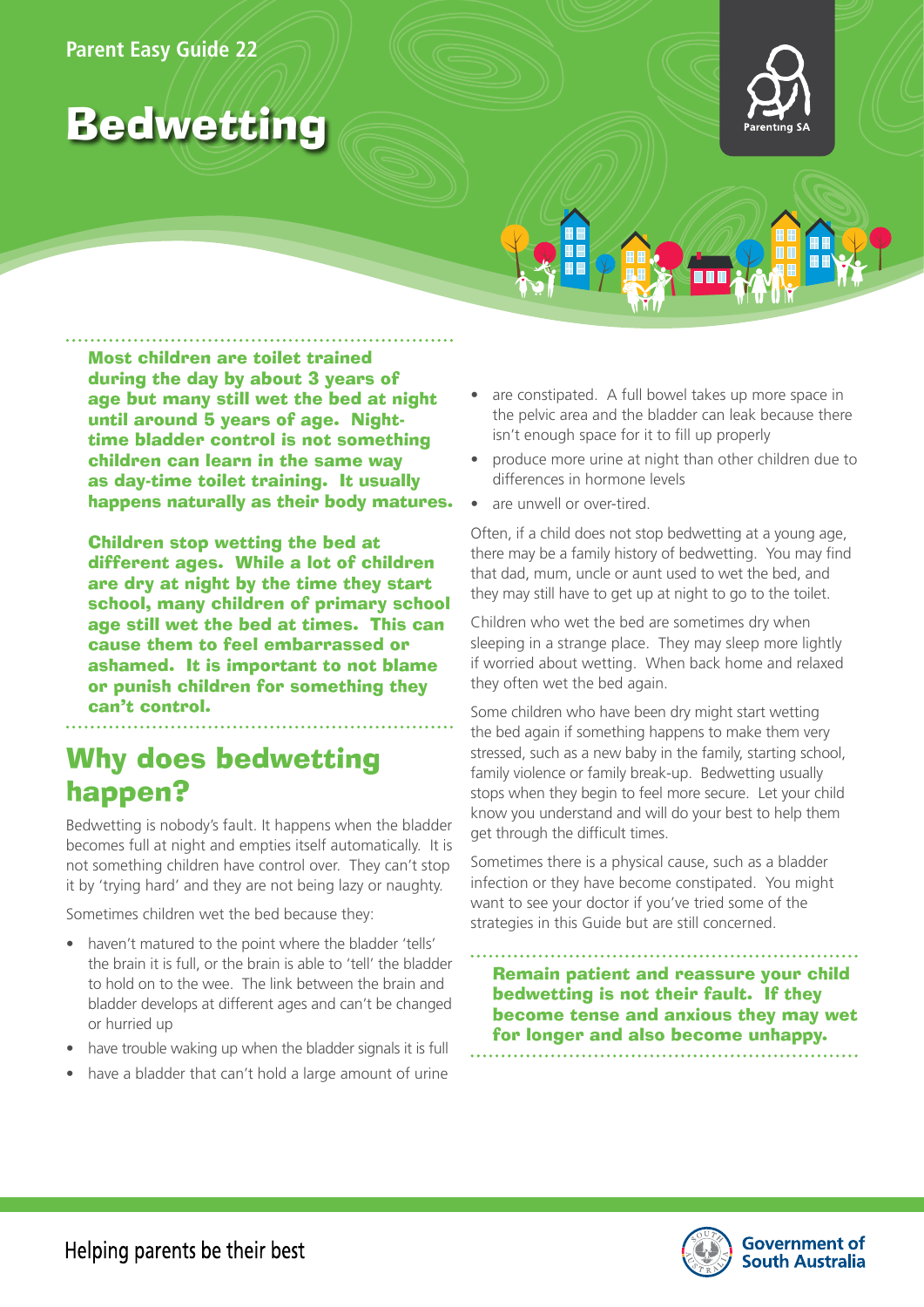

- Wait until your child wakes up dry most mornings. You could try a night without a nappy. Let them know it would be great if they didn't wet the bed, but if they do it's not a 'problem'. Prepare the bed so only the top sheet, towel or bed pad gets wet. If they're not confident, let them wear a nappy or 'pull-up' until they feel ready.
- Make sure your child has plenty to drink, eg 5 or 6 drinks spread evenly throughout the day. Water is the best drink for children. Being well-hydrated is important, even if they wet the bed - don't restrict fluids. If your child is thirsty at bedtime, they may not have drunk enough during the day. Avoid drinks with caffeine such as soft drink, coffee, tea or hot chocolate as caffeine increases the amount of wee their body makes.
- Include more fibre and water in your child's diet if they are constipated. Treating constipation may stop bedwetting.
- Stick to a regular bedtime routine that includes a trip to the toilet before going to sleep.
- Explain in simple terms some of the reasons for bedwetting. For example 'While you're asleep your brain isn't getting the message you need to go to the toilet and so you don't wake up'. Or you could say 'Your bladder, where your wee is stored, hasn't grown large enough yet to hold all your wee through the night'.
- While some parents get their child out of bed at night to go to the toilet, children need to get used to waking up by themselves when their bladder is full.
- To help save washing:
	- cover the mattress with a waterproof mattress protector
	- put an absorbent bed pad (available at pharmacies) over the bottom sheet. These pads hold a lot of urine but still feel dry to touch.
- If your child is scared of the dark, leave a night light on or give them a torch to go to the toilet. Encourage them to call you if they need help.
- Let them know if someone else in the family used to wet the bed as this can help them feel better. They might think it only happens to them.

If your child wets during the night, make sure they have a shower in the morning so others don't tease them for being smelly.

Children are often upset and embarrassed when they wake up in a wet bed. They may also be worried about upsetting you. While older children can help by putting wet items in the laundry, it can feel like a punishment to younger children. Bedwetting may continue if your child is worried about upsetting you or being punished. Do things with your child that help them feel good about themselves.

### Behaviour change programs such as 'star charts' don't work because your child can't control the bedwetting.

Check with your doctor if:

• your child is still wetting in the day by school age

- a dry child starts wetting again during the day or night and this continues
- you or your child are becoming very upset by the bedwetting
- your child is often constipated
- you have other concerns about bedwetting.

# School camps and sleepovers

Children often worry about wetting the bed at school camps or sleepovers and may try to avoid going. They should be encouraged to attend and be part of the fun with their peers.

Teachers are used to dealing with bedwetting at camp without embarrassing the child. Discuss with the teacher how it can be managed then talk with your child about what they can do. They might want to try out different strategies at home before the camp. Make sure you pack plastic bags for wet items and enough clean clothing and underwear. Wipes may help keep your child from smelling. If your child is invited to a sleepover, talk to the parent in advance.

If your child is still very anxious about wetting the bed at camp or a sleepover, talk to your doctor to see if medication may help them while away from home.

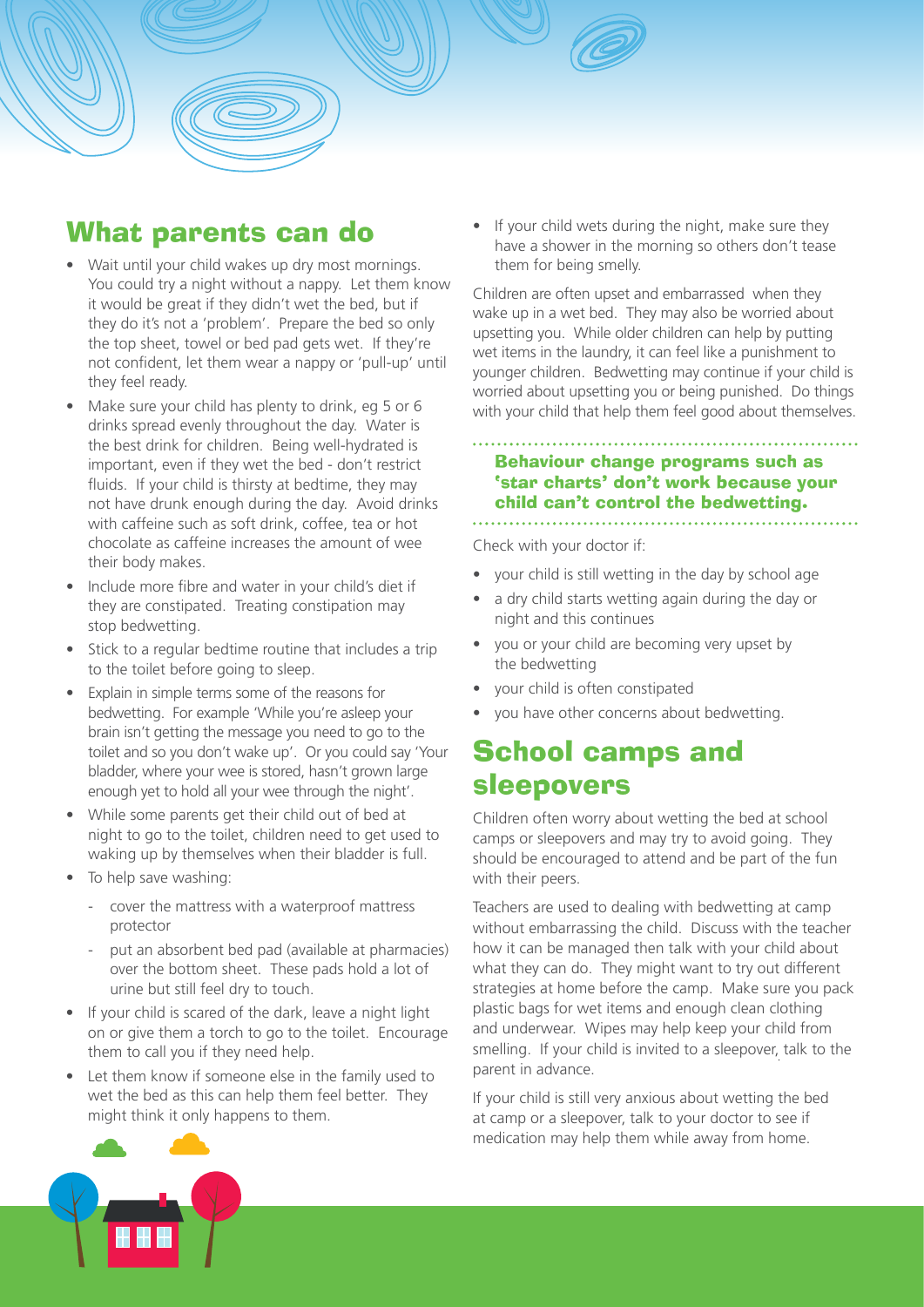# Getting help

While most children stop bedwetting as they get older. some don't. If your child is wetting the bed often past 7 years of age and it is worrying you or your child, it can help to talk with your doctor or a continence health professional trained in helping children. If needed, they can tell you about different treatments including medications and bedwetting alarms, and help you work out what would be best for your child.

Talk with your child about how they are feeling and any ideas they have that might help. Don't dwell on the issue if it causes upset - this can be very sensitive for them. It is important to remind your child that bedwetting is nothing to be ashamed of. They just need a bit of extra help for their body to work best.

### It's normal for parents to feel frustrated when bedwetting continues for a time. It's important to be patient and not punish, criticise or tease your child. Remember, it is not something

your child can control.

### Want more information?

#### **Parent Helpline**

Phone 1300 364 100 For advice on child health and parenting, including bedwetting and toilet training

#### **Child and Family Health Service (CaFHS)**

Phone 1300 733 606, 9am-4.30pm, Mon to Fri for an appointment. The child health nurses can talk with you about bedwetting, toilet training and a range of other topics. See **www.cyh.com** for child health and parenting information

#### **Continence Foundation of Australia**

Phone 1800 330 066

Free helpline, information and resources for incontinence and bedwetting www.continence.org.au

#### **Raising Children Network**

For parenting information, including bedwetting and toilet training www.raisingchildren.net.au

#### **Parenting SA**

For more Parent Easy Guides including 'Toilet training', 'Sleep disturbance', 'Sleep: children 0-6 years', 'Living with toddlers', 'Second baby', 'Grief and loss', 'Thinking separation?', 'Family break-up', 'Family violence' and 'Dealing with a crisis' www.parenting.sa.gov.au